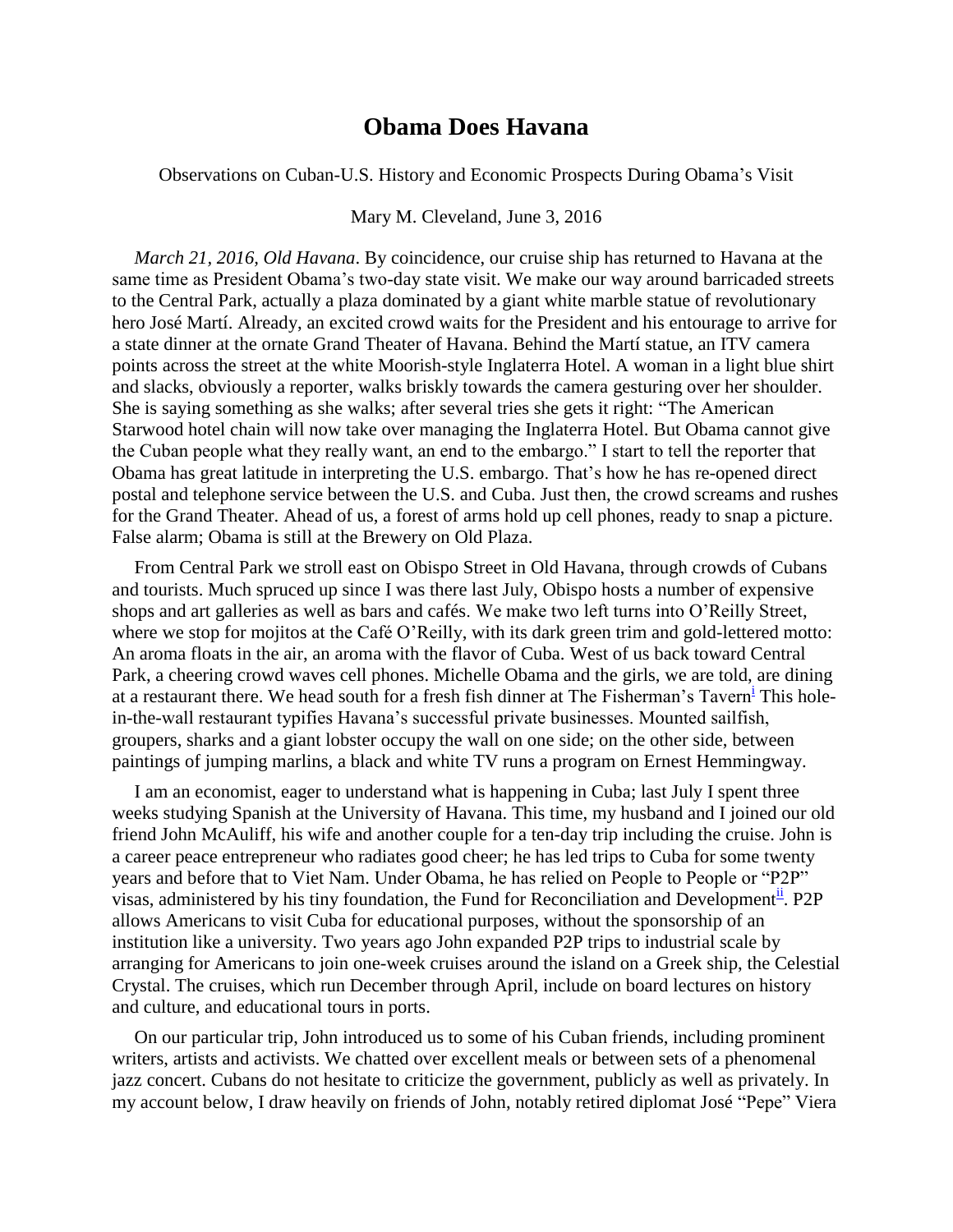Linares, and Chief Editor of *Temas* Magazine<sup>iii</sup> Rafael Hernández, both of whom give lectures on the cruise ship when it docks in Havana.

My informants always start with history—it's impossible to escape history in Cuba.

Since Columbus's ships first dropped anchor here in 1492, Cuba has lived under siege. Two thirds the size of Florida, with the same mostly-flat limestone terrain and many fine natural harbors, Cuba was obviously a rich prize. Within twenty years—a hundred years before the Mayflower—the Spanish had conquered the island and founded six towns, including Havana on the north coast and Santiago on the southeast coast, each protected by massive limestone fortifications. Spanish settlers initially mined gold and copper with enslaved Arawak natives who also taught them to smoke tobacco. Then settlers raised cattle, to supply meat and leather to the Spanish fleets. Havana soon became the central port where treasure ships from America gathered for the perilous return journey to Spain, protected by the Spanish navy against the pirates of the Caribbean, such as the English buccaneer Henry Morgan. By 1600, having exterminated the natives, Cubans had begun cultivating tobacco and sugar—"white gold"—with imported African slaves. The Spanish crown tried to enforce a monopoly, requiring growers to sell only to Spain, which led to massive smuggling. Between pirate raids, slave uprisings and Spanish reprisals, the increasingly wealthy Cuban landholders lived on edge. Our walk through Old Havana takes us past early mansions like the Palace of the Captains General: Inside, highceilinged rooms and balconies surround a lush garden and patio centered on a white marble statue of Columbus; on the outside, massive limestone walls guard the occupants.

By 1800, the Spanish empire was crumbling, and Cuba had acquired a covetous neighbor to the north. In 1819 the U.S. purchased Florida from Spain; in 1823, John Quincy Adams wrote that Cuba "can gravitate only towards the North American union." Cuban "Annexationists", eager to protect slavery, actively sought union with the U.S.; they even modeled what became the Cuban flag on the Texas flag. But in 1868 wealthy sugar grower Carlos Manuel de Céspedes freed his slaves and invited them to join in a war of liberation against Spain. While this war ended in stalemate in 1878, revolutionary organizing continued, led by two of Cuba's most famous revolutionary heroes. One was a mulatto from a poor family, General Antonio Maceo, known as the Bronze Titan. The other was lawyer and poet José Martí, who did most of his organizing from exile in New York City. (I often pass his statue while walking in Central Park.) Martí was killed immediately on returning to Cuba to restart the revolution in 1895; Maceo was killed a year later. Nonetheless the Cuban revolutionary army successfully pressed on. Then in 1898 the U.S. Battleship Maine blew up in Havana Harbor, probably an accident. Given this perfect excuse, the U.S. declared war on Spain. After the U.S. demolished the Spanish fleets in Cuba and the Philippines, and Teddy Roosevelt galloped up San Juan Hill in Santiago, the U.S. and Spain signed the 1898 Treaty of Paris. Spain sold the Philippines to the U.S. for \$20,000, gave the U.S. Guam and Puerto Rico, and renounced its claim to Cuba. However, the U.S. military stayed on; Guantanamo Bay Naval Base dates to 1898. For all their efforts and suffering, the Cubans had traded one master for another.

The 20<sup>th</sup> century saw coups, counter-coups, bogus elections, and repeated U.S. military and political interventions. After the war of liberation from Spain, U.S. interests like United Fruit snapped up huge landholdings in the devastated country. To expand sugar plantations, they razed forests, displaced peasant farmers, and imported poor migrant workers from the Caribbean region. U.S. banks forced out Cuban banks. Well-heeled Americans like my grandparents flocked to Havana for winter fun, including gambling; old family photos show them with my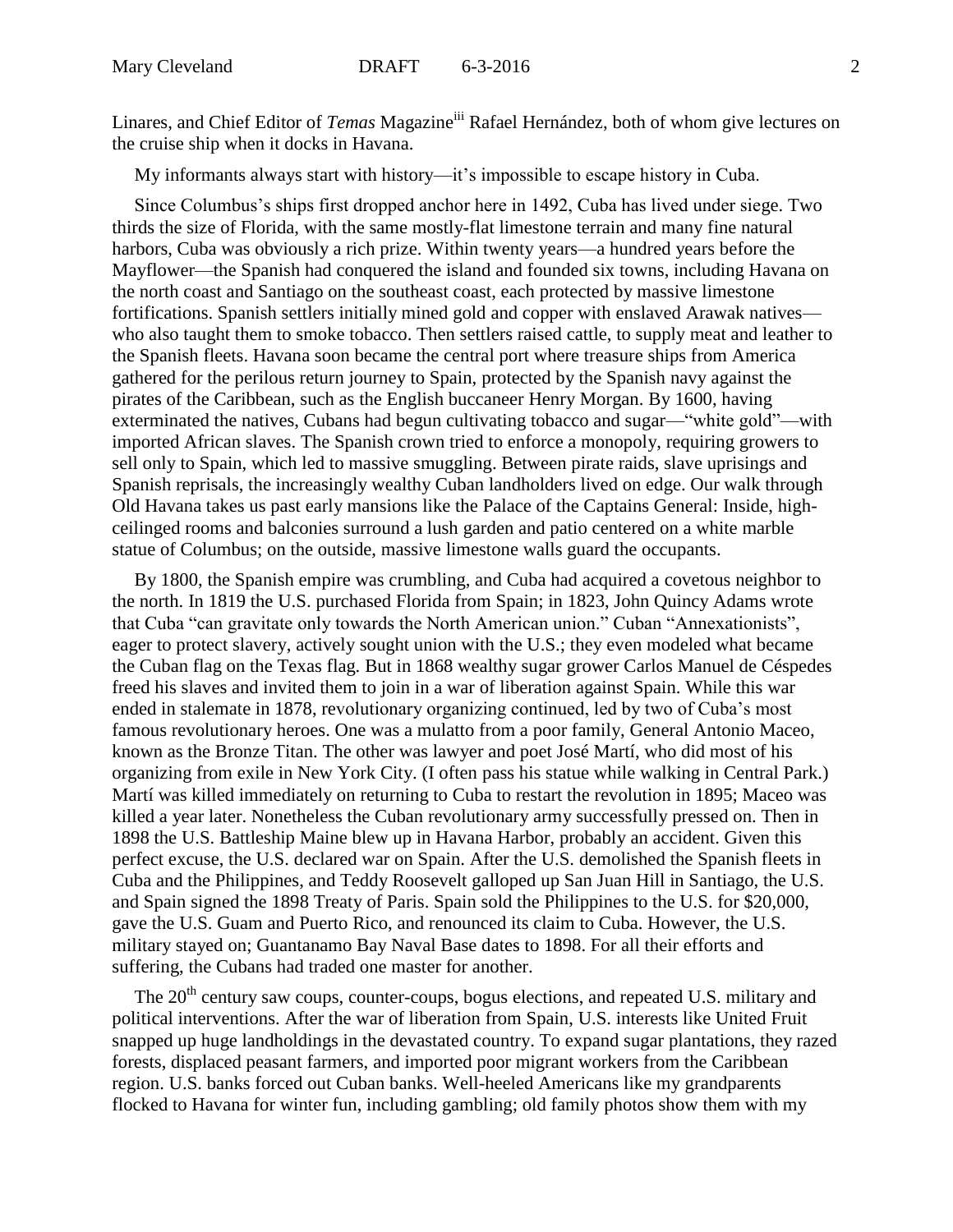teenage mom in an open black sedan on the Malecón, Havana's waterfront promenade. Under the surface, the unfinished Cuban revolution simmered on. In 1959, revolutionaries led by Fidel Castro successfully evicted a particularly loathsome and brutal U.S.-backed dictator, Fulgencio Batista.

This was a different kind of revolution. Castro was a charismatic young lawyer from a wealthy family and ideologically a socialist. He immediately carried out what development economists consider an essential first step: breaking up large landholdings and giving land to the peasant farmers. He also set up a crash literacy program and universal health care. Meanwhile, as the dispossessed elites fled to Miami, the U.S. (aided by United Fruit) bungled an April 1961 invasion at the Bay of Pigs on Cuba's south coast. Amid continuing harassment from the US, and well-founded fears of a second invasion, Castro turned to the Soviet Union—only to find his country again in the crossfire of empires. Responding to nuclear missiles newly placed in Turkey by U.S. President John F. Kennedy, Soviet Premier Nikita Khrushchev began moving missiles to Cuba. That led to the Cuban missile crisis<sup>iv</sup> of October 1962, ending in withdrawal of missiles from both Turkey and Cuba. Only then did Castro institute full-scale soviet-style central planning in Cuba, exchanging overpriced sugar for fuel, chemicals and machinery from the Soviet bloc.

A 1960 U.S State Department memo<sup>v</sup> observing that Castro enjoyed strong domestic support, recommended a policy "to decrease monetary and real wages, to bring about hunger, desperation and the overthrow of government." To this end, starting in 1960 and the latest in 2000, the U.S. Congress passed a series of laws banning most trade with Cuba, even of food and medicine. In addition, there ensued years of CIA assassination attempts on Castro (remember the exploding cigar plot?), efforts to disseminate plant, animal and human diseases, attacks on Cuban ships by U.S. coastguard cutters, sabotage by U.S.-supported Cuban exiles, and on and on. The continuing embargo—Cubans call it the "blockade"—also impedes trade between Cuba and other nations, because most international trade is conducted in dollars, cleared through New York banks.

On December 17, 2014, over fifty years after the revolution, President Obama announced a surprise restoration of diplomatic relations with Cuba, acknowledging that "it does not serve America's interests, or the Cuban people, to try to push Cuba toward collapse"vi. Obama's speech produced an expectation that the kiss of the American prince—or maybe his Midas touch—would awaken Cuba from her half-century sleep. Actually Cuba has changed profoundly over the years.

Cuba followed the Soviet model until the Soviet Union began to implode in 1990. The sudden loss of a sugar market threw Cubans into a "special period" of several years' severe deprivation. Tractors and harvesters rusted in the fields for lack of fuel or spare parts, replaced by ox plows and machetes. Horse buggies replaced cars and trucks. While no one actually starved, everyone lost weight. TB and vitamin-deficiency diseases reappeared. A friend tells me she remembers eating sugar sandwiches. Yet Cubans responded with the same make-do ingenuity that kept the old Chevys running: they applied their science education to developing some of the most sophisticated organic agriculture in the world<sup>vii</sup>. From 1996 to 2005, per capita food production increased 4.2% a year. The government also began to encourage foreign tourism. In 2000, the U.S. relaxed the embargo enough to allow Cuba to purchase frozen chicken legs<sup>viii</sup> from suppliers in Arkansas, Louisiana and Georgia, as well as pharmaceuticals—for hard cash up front. But Cuba continues to import much of its food from elsewhere, including rice from Vietnam and Brazil, and powdered milk from New Zealand.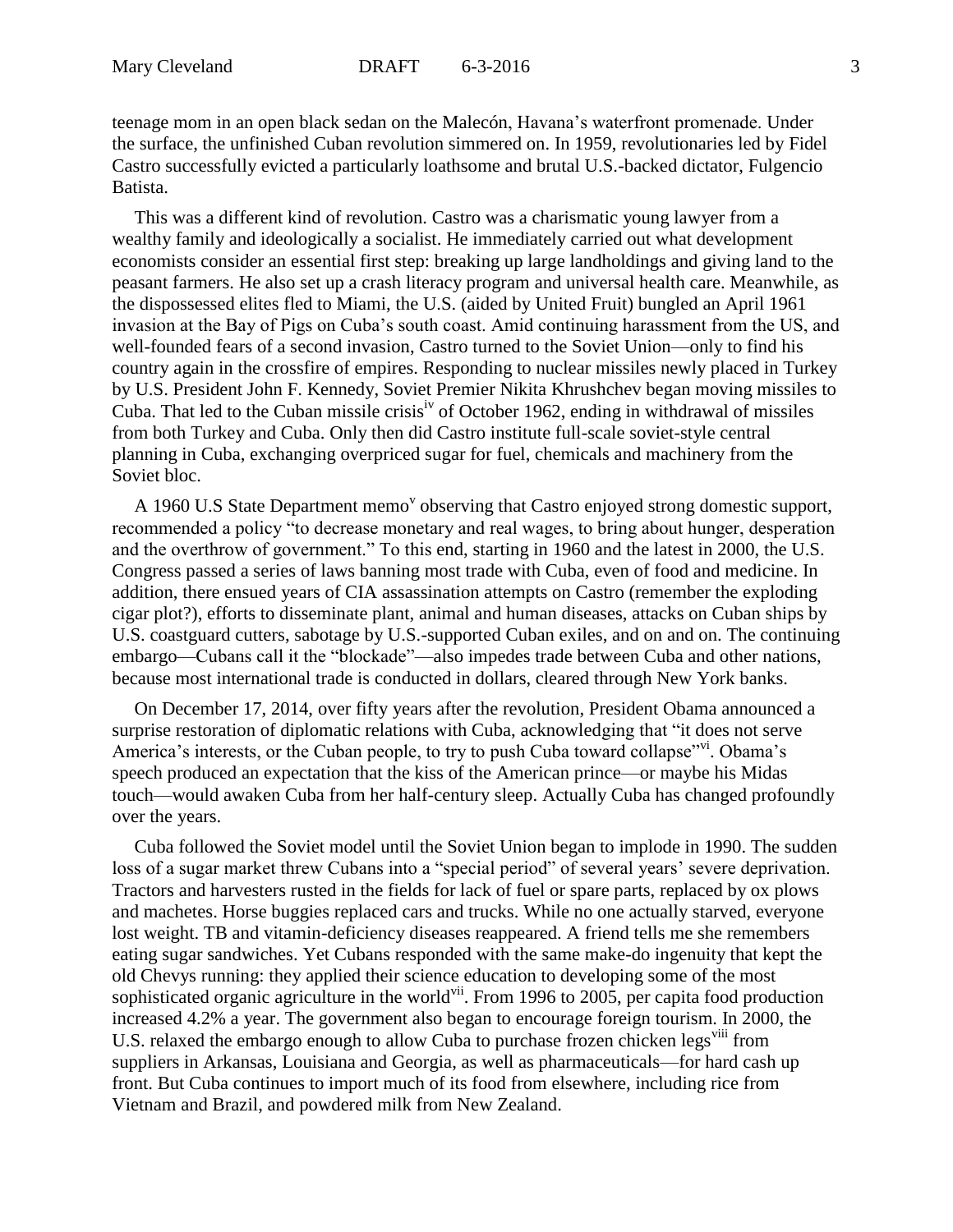In 2006, Fidel Castro turned over management to his younger brother, Raúl, who began a cautious implementation of reforms. Notably, the government issued a list of 178 private occupations for which it would grant individual licenses, including taxi-driver, bed and breakfast operator, tour guide, translator, and food vendor. By the time I visited last summer, there were tiny cafés and food vendors all over central Havana.

Today, at the time of Obama's visit, what are Cuba's prospects? As Pepe Linares tells us, government remains hyper-centralized, with little autonomy left to provincial or municipal governments. Nonetheless, in 2010 over 90% of jobs were in government; that is now down in the range of 60 to 75%. There's progress in many areas.

I am especially interested in agriculture, which is my field. Last summer, I visited two different small farms: a privately-owned tobacco farm, and a state-of-the-art organic cooperative.

"We stop at a cigar shop, where a man demonstrates cigar-rolling. Next to a tobacco barn there's a field of sorghum, a grain grown for pigs. It's the summer crop; the fall crop is tobacco. This agriculture isn't organic; it's just primitive. The raw red earth lies exposed in deep ragged furrows. It was probably plowed by that handsome team of white oxen standing by the parking lot with their owner, posing for tourist pictures and tips. According to our guide, while the state owns the tourist shop, the farmer owns the land, which he or his father received when land was redistributed to tenant farmers in 1959."

"China Farm is a small animal husbandry operation cum zoo, on the southwestern outskirts of Havana. It's a six-person operation: a husband and wife team plus four more. As we pull in, we pass a line of about 20 milk cows heading up a path. The sleepy bull is tied by the nose to a post at the entrance. Inside, we see a long low rabbit breeding shed; the females have numbers and American names like Wilma, Gloria and Lana. The baby bunnies are beyond cute. I notice a man sitting next to a row of cages, making notes in a big log book. This is a scientific operation, keeping careful records on each animal.

"We visit chickens. There are chickens for eggs and for eating, and "fancy" chickens from all over the world, including a pair with fur instead of feathers. Plus: a pair of flamingos, a half grown ostrich, peacocks, turkeys, "fancy" pigeons, quail, parrots, goats, sheep, pigs, a native Cuban agouti, and…a couple of rhesus monkeys! Some of the chickens run loose in an enclosed orchard. Here we walk on springy turf to pick lemons, limes, guava, mangos, pomelo, coconuts. Behind us we hear the soft thunk-thunk-thunk of a tall windmill water pump. Following us around is a small pack of rat terriers—a cat-sized breed, white with black and brown patches.

"Tour over, we sit in a shed drinking first lemonade, then coconut milk. I ask the middle-aged operator, Guillermo, how long he has been "jefe de finca" (farm boss) and what he did before. He has been here five years, and has built up the operation from nothing. China Farm is part of a group of six similar operations, which share supplies and services, and whose managers regularly meet in a round open-air conference hut across the yard. Before China Farm, Guillermo tells us, he managed a tourist operation. The farm was his dream, but it took a while to qualify to lease the land from the government. I ask him if there's something I can send to him on John McAuliff's upcoming return to Cuba August 14. Yes, a *chapeadora*. A what? A couple of crude sketches later, this turns out to be a weed-whacker."

Clearly, farms like China Farm should be the future of Cuban agriculture. Such farms already supply 50 to 70% of fresh vegetables consumed in cities like Havana. Due to the very high per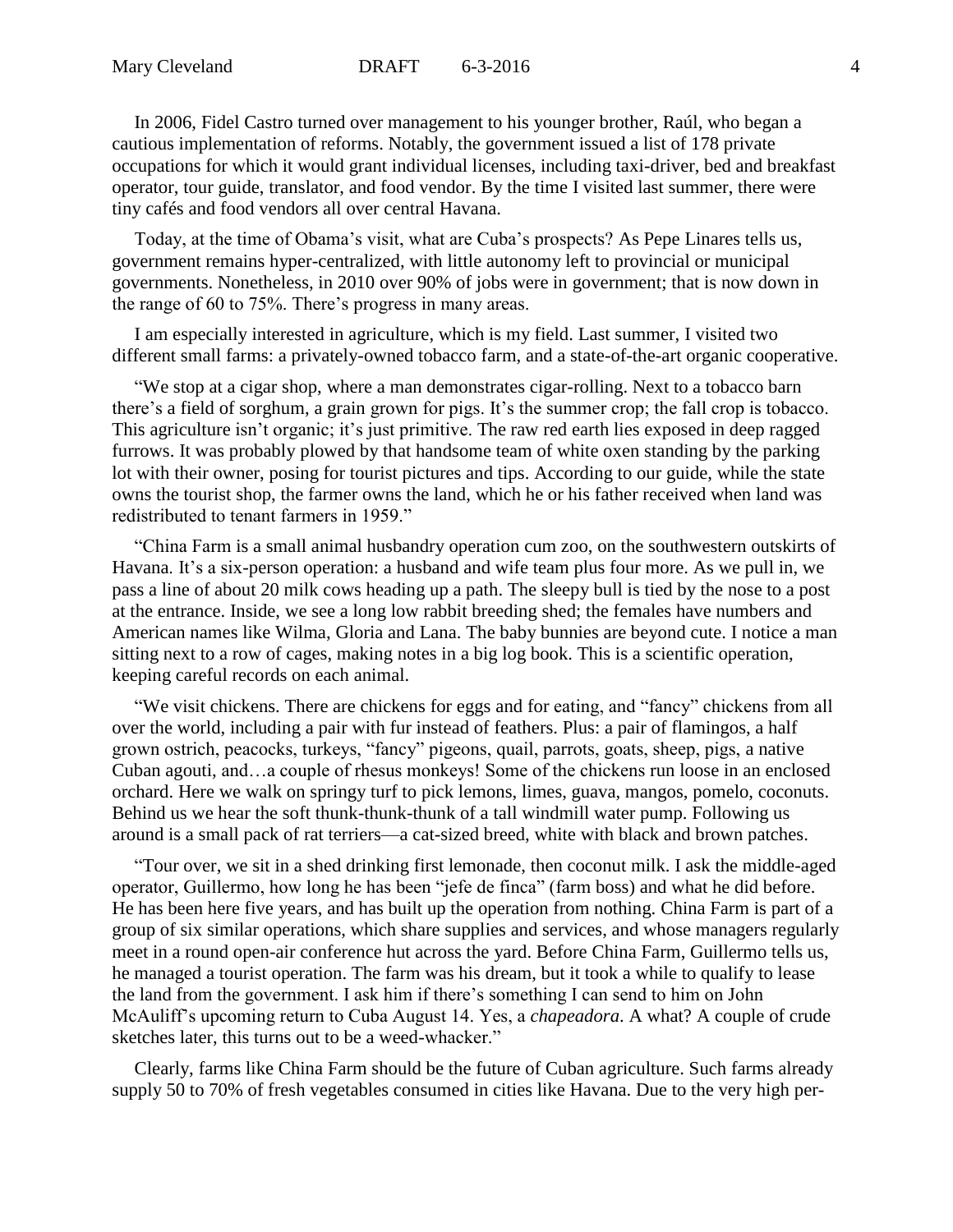acre productivity of organic methods, if all the existing small farms adopted advanced agroecological methods, Cuba could produce enough to feed its population, supply food to the tourist industry, and even export some food to help generate foreign currency.<sup>ix</sup> But as journal editor Rafael H. wearily tells us as we sit in the Jazz Bar, the Cuban government—which still owns over 80% of agricultural land—is not finding enough takers for leases, despite very generous terms. Perhaps Cubans have become spoiled living in cities, and reluctant to undertake the hard hot work of farming. My reading of Cuban blogs suggests a further explanation: controls on foreign exchange, limited bank lending, and arbitrary bureaucracy make it extremely difficult for farmers to obtain critical supplies. For example, a rice farmer complains of the poor quality of Cuban-made work boots—when they're available at all. And I did indeed purchase a serious battery-powered weed-whacker for Guillermo, which John delivered on a later trip. Eight months later, the device remains stuck in Cuban customs.

On returning to my hosts one afternoon last summer, I found them cutting up a large, freshlydelivered bundle of raw meat, probably mostly pork, packing it in plastic bags, and freezing it. (Effectively betting that power outages wouldn't last more than a few hours.) Whether this was black market or gray market meat I don't know, but it surely didn't come from a Cuban supermarket. Last summer I noted that,

"Minimarkets are everywhere, with the same limited merchandise: Ciego Montero bottled water and juices, Habana Club rum, sometimes beer (local or foreign), Cuban-made cigarettes with fearsome health warnings on the packets, cooking oil, rice, beans, packaged biscuits, frozen hot dogs, and mayonnaise. Always mayonnaise.

"On 23rd Street I find a *Supermercado* in an old Woolworth's building! I quickly itemize the merchandise. Most of the customers have come for eggs, sold in open cardboard trays of 30. Hardly convenient to carry. I see stacked industrial size cans of salted marinated vegetables, fruit salad, cabbage and peppers, pork, and Doña Delicias Catsup de Tomate. Jars and jars of mayonnaise. Bags of crackers. 50 kg sacks of rice. A few bars of soap in blue wrappers. Packs of 4 colored pencils for marking clothes. A leather bracelet. Sets of 4 plastic hair barettes. Sets of 12 rubber hair bands. Two cases of brightly colored underpants, one of women's and one of girls' (*blumer de niña*). Next a case of Dentex toothpaste, then one with a few screwdrivers, and then one with two 3 inch paintbrushes. There's a butcher shop in the corner, unrefrigerated meat spread on the counter. And a whole section of rum, with two bored shop-girls and no customers. At checkout, the usual long line. A woman asks me if I can change 10 pesos. I can't. Small change is a problem in Cuba."

As my Cuban friends immediately propose, the logical alternative to these Chaplinesque staterun stores are small to medium enterprises managed as cooperatives. I tell them how in 2005 I visited cooperatives in the thriving Emilia-Romagna province around Bologna in northern Italy—part of a summer course on the economics of cooperatives. Not by coincidence, this is Italy's former Red region. Worker-owned cooperatives predominate here, including some quite large manufacturers of machinery and tiles, as well as wineries. Here also, small family businesses belong to cooperatives, which provide bookkeeping, payroll, product development and other services. In Cuba so far, my friends tell me, non-agricultural cooperatives haven't made much progress against bureaucratic resistance. To date, there are less than 400; four fifths of these were formed by converting state operations. Rafael B., a return migrant from the U.S., tells me how he and some friends applied three years ago for permission to set up a computerservices cooperative, to no avail. So he still operates under a private license as a translator.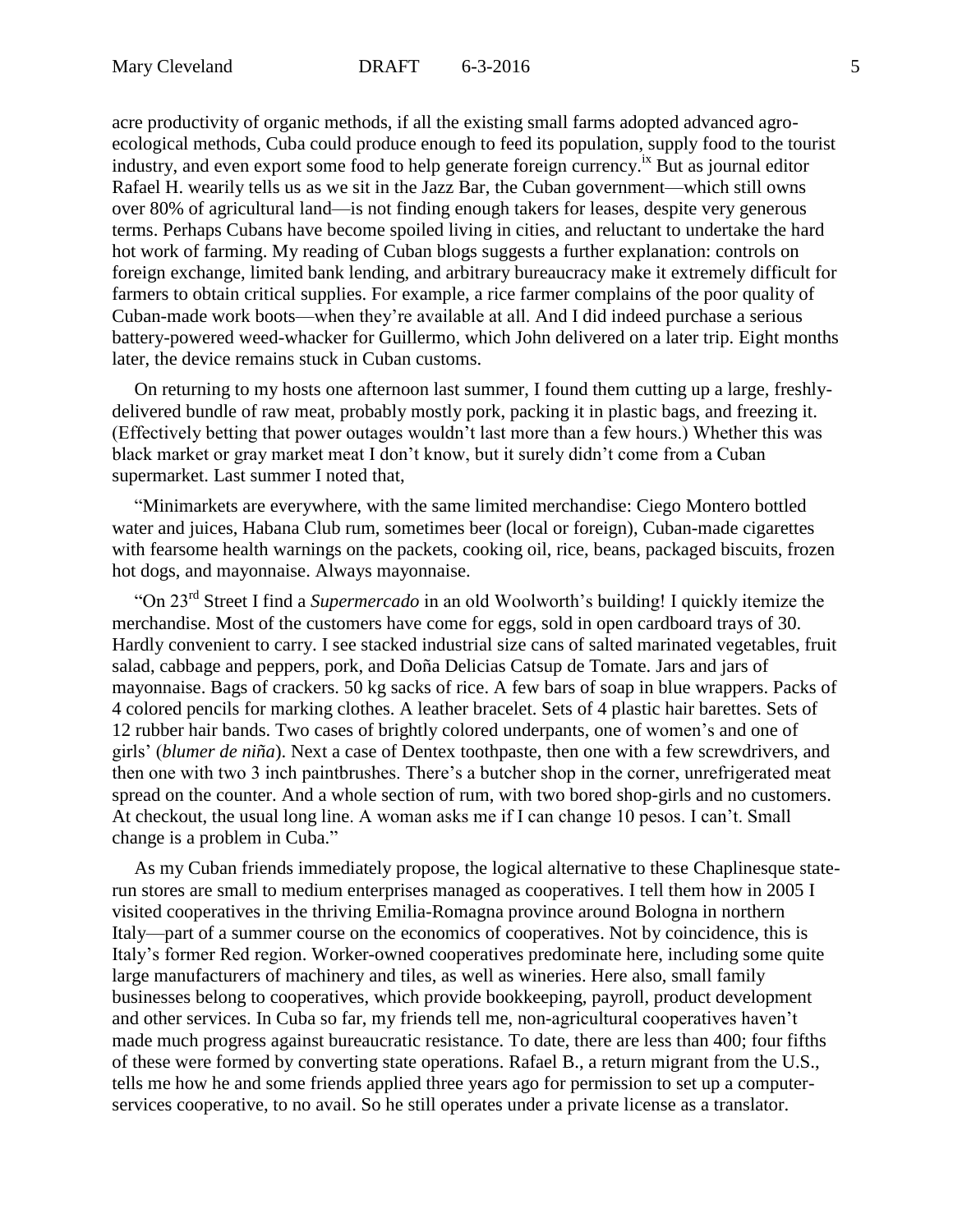Bureaucratic resistance is understandable, not only because bureaucrats will lose power, but because the government depends for revenues on the difference between the cost of producing goods and the selling prices—effectively a huge sales tax. To shift government enterprises into a cooperative-market system requires designing a new tax structure—currently a work in progress.

On our first day in Havana before the cruise, the power was off all day. Fortunately, sturdy concrete steps with a good handrail lead up to our  $16<sup>th</sup>$  floor bed and breakfast. Power outages are common; they also affect availability of water, which is pumped up to holding tanks. The water is not safe to drink, as contaminated ground water seeps into old pipes when the pressure falls. In short, as in parts of the US, Cuban infrastructure suffers from decades of neglect.

Homeownership is widespread in Cuba. In 2011, the government allowed the formal buying and selling of property, including homes and cars, replacing a prior barter system—but owners will be limited to two homes, a residence and a vacation home. Housing is often decrepit to the point of dangerous; much housing in Santiago remains unrepaired after Hurricane Sandy in 2012. Although there's visible fixing up going on all over Havana, renovators face the same problem as farmers: access to financing and good quality supplies.

Making matters worse, the government tries to restrict population movement into the cities, Havana especially, by requiring permits to move. This creates great hardships, and many subterfuges. There's a Cuban New Year's tradition: walk around the neighborhood carrying an empty suitcase—a symbol of permission to move.

Finally, as Rafael H. points out, the freeing up of the property market has greatly aggravated inequalities, both in race and wealth. In the segregated pre-revolution society, few blacks owned property. Most of the Cubans who fled were white; they and their descendants are sending ever more money back into Cuba to buy and repair houses. Homes in prime locations, such as our bed and breakfast high-rise apartment on the waterfront, belong mostly to white owners. They now earn far more renting rooms than they ever could even in high-level professional jobs. The Cuban government can and should address this growing inequality through property and income taxes—but it's all so very new and confusing.

The Cuban population of something over 11 million is rapidly declining and aging. Birth rates, the lowest in Latin America and the Caribbean, are below replacement. Young people continue to leave in droves, some 35,000 a year to the U.S. alone. A major impetus to outmigration is the Cuban Adjustment Act of 1966. This enables Cubans who reach the U.S. to claim refugee status, and entitles them after a year to permanent residency and an automatic path to citizenship—a privilege extended to citizens of no other nation. Perversely, this law also leads the U.S. to deny visas to Cubans who simply seek to visit or study in the US, lest they stay on.

Last summer I chatted with Ernesto, the engineer of a radio station – I met him at the Cuban ballet where his 12-year-old daughter had just danced solo. (Havana hosts a popular world-class ballet.) He worried that that students today graduating from high school can immediately make more money in the tourist industry than they could with advanced degrees. And indeed there is limited employment for advanced degree holders. Take Enrique, the genial taxi driver and tour guide who drove me to the airport last summer. He holds an unused doctorate in geology. Educated professionals leave the country first; the three older sons of my hosts last summer live in the US, Venezuela, and Spain respectively. Unemployment is also painfully visible in the large numbers of vendors hawking biscuits or peanuts, or the groups of mostly men who sit around under the trees in the afternoon breeze, laughing and chatting.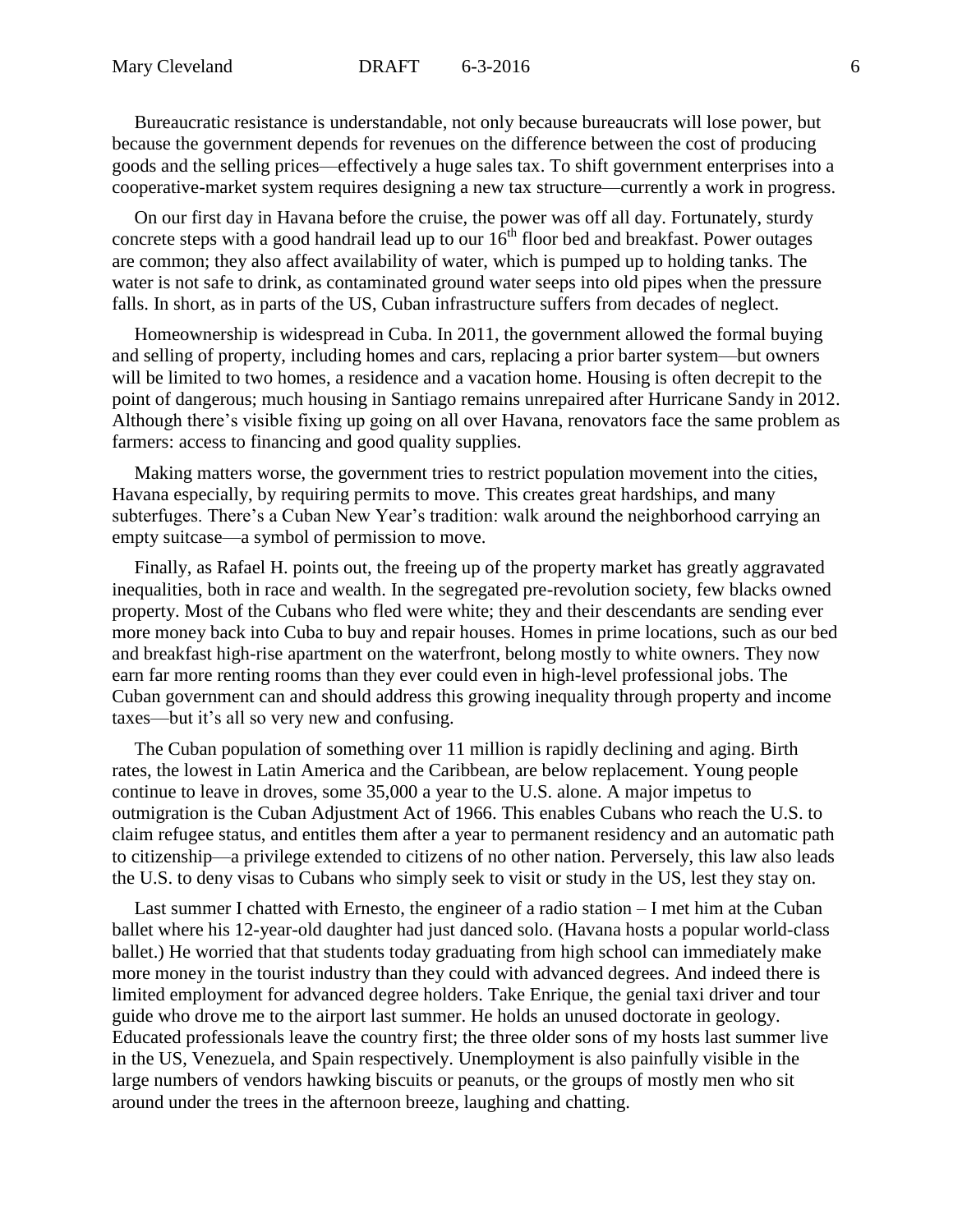Government control extends to the media. The eight-page daily newspaper *Granma* and its Siamese twin *Rebellious Youth* regale us with tales of outstanding workers and daily pronouncements from Fidel and Raúl. They remind me of that soporific Soviet rag *Pravda* that I read in college to practice Russian. "The Cuban media are an insult to the educational level of the Cuban Communist Party members." Who said that? Raúl Castro.

However, cell phones are ubiquitous. Slow internet access is available in offices and wifi hotspots outside hotels. I've had no difficulty communicating by email with Cuban friends. There's a proliferation of excellent Cuban websites, like 14ymedio.com (Fourteen and a half), and Rafael H's *Temas* magazine.

The United States—and fear of the United States—are the greatest obstacles to reform in Cuba.

The embargo laws remain in place. Congress still routinely funds "regime change" programs, such as Radio and TV Martí, broadcast from Miami. Obama has merely tweaked the details of enforcement; the next president could reverse his orders at a stroke. For Congress to lift the embargo, there must be settlement of claims for confiscated property. After the 1959 revolution, Cuba quickly agreed to compensation payments with other nations. U.S. citizens and corporations refused compensation, presumably expecting the U.S. would shortly recapture the island. Meanwhile, Cuba claims \$300 billion for damage from the embargo and various acts of physical and economic sabotage.

The embargo generates a fortress mentality in Cuba. It helps explain the determination of Raúl Castro and the present government to retain tight control over the country and its economy, and to keep the pace of change slow and experimental.

Some of my Cuban friends fear that impatience with the slow pace of reforms will lead successors to the elderly Castros to accept large, controlling investments from the U.S. Advocates of agro-ecological farming and members of the strong Cuban ecological movement especially fear a return to U.S. and (ironically) Soviet-style agriculture: tens of thousands of acres operated as a unit, relying heavily on machinery and chemicals, but generating little employment. But for Cuba's private farms and organic cooperatives to flourish and expand, they will need protection from imports like super-cheap subsidized U.S. rice. Potentially, Cuba's educated population gives the nation enormous advantages in biotechnology, pharmaceuticals, computers and other sophisticated enterprises; there is already a substantial biotechnology program in Havana. In tech as in agriculture, Cubans need trade; but as barriers fall, they will face pressure to join "free trade" agreements, designed to protect the monopoly positions of multinational corporations. Fortunately, Cubans pride themselves on defying powerful outsiders.

My Cuban friends also fear being seduced by America into abandoning the values that drove the revolution: genuine equality for all, in the form of excellent free education and health care, and a guaranteed basic income. Cubans know a lot more about us than we do about them: due to the embargo, they can watch the latest pirated American movies for free on television. Many have friends or relatives who are "making it" in America; Cuba rents out its surplus doctors to nations around the world—doctors who quickly discover the value of their skills in world markets. Despite the absence of hard figures, income inequality has clearly soared as more people move into the private sector. Yet there is no extreme poverty.